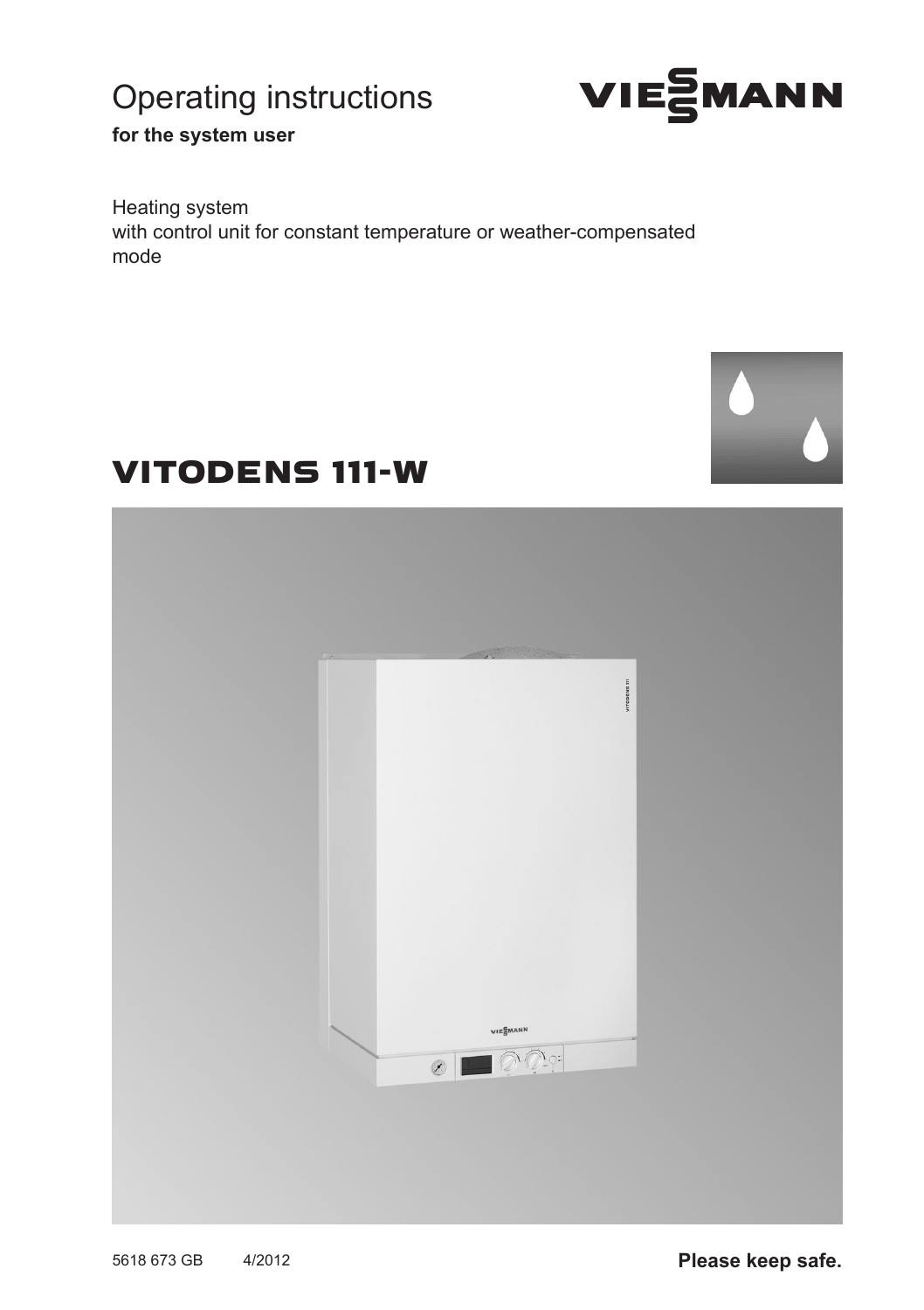# **For your safety**



Please follow these safety instructions closely to prevent accidents and material losses.

#### **Safety instructions explained**



#### **Danger**

This symbol warns against the risk of injury.



#### **Please note**

This symbol warns against the risk of material losses and environmental pollution.

#### *Note*

*Details identified by the word "Note" contain additional information.*

### **Target group**

These operating instructions are for the heating system user.

This unit is **not** designed to be used by persons (including children) with limited bodily, sensory or mental capacities, or lacking experience and/or lacking knowledge, unless they are supervised by a person responsible for their safety, or have received instructions from such a person as to how to use the unit.

#### **Please note**

Children should be supervised. Ensure that children do not play with the unit.



#### **Danger**

Incorrectly executed work on the heating system can lead to lifethreatening accidents.

- Work on gas appliances must only be carried out by a registered gas fitter.
- Work on electrical equipment must only be carried out by a qualified electrician.

### **If you smell gas**



#### **Danger**

Escaping gas can lead to explosions which may result in serious injury.

- Do not smoke. Prevent naked flames and sparks. Never switch lights or electrical appliances ON or OFF.
- Close the gas shut-off valve.
- Open windows and doors.
- Remove all people from the danger zone.
- Notify your gas or electricity supplier and your heating contractor from outside the building.
- Shut off the electricity supply to the building from a safe place (outside the building).

!<br>!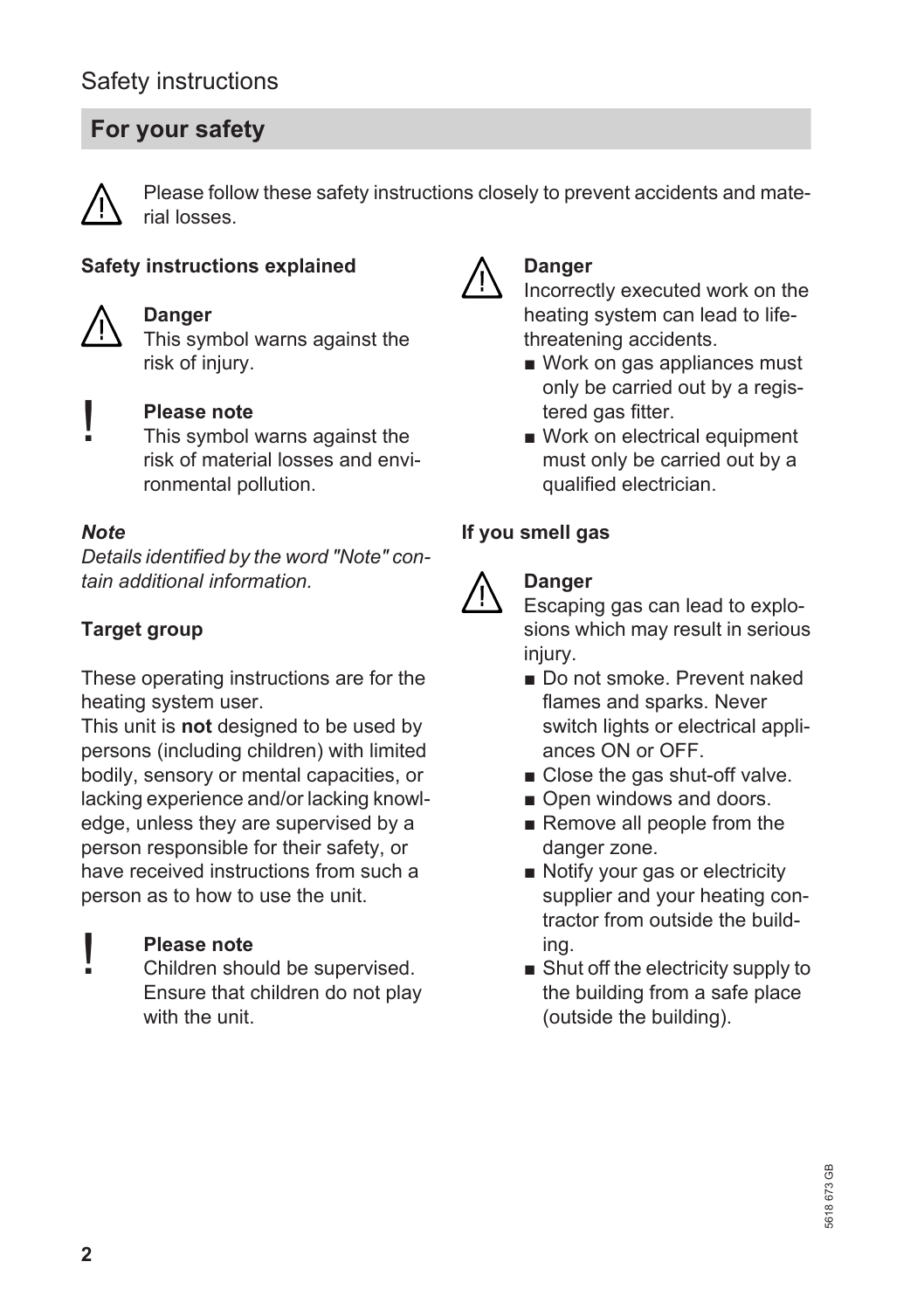## **For your safety (cont.)**

## **If you smell flue gas**



### **Danger**

Flue gas can lead to life-threatening poisoning.

- Shut down the heating system.
- Ventilate the boiler room.
- Close all doors in the living space.

#### **In case of fire**



!<br>!

#### **Danger**

Fire creates the risk of burning and explosions.

- Shut down the heating system.
- Close the shut-off valves of the fuel lines.
- Use a tested fire extinguisher, class ABC.

#### **Boiler room requirements**

#### **Please note**

- Incorrect ambient conditions can lead to damage to the heating system and put the safe operation at risk.
	- Ensure ambient temperatures above 0 ºC and below 35 ºC.
	- Prevent air contamination by halogenated hydrocarbons (e.g. as contained in paints, solvents or cleaning fluids) and excessive dust (e.g. through grinding/polishing work).
	- Avoid continuously high humidity levels (e.g. through frequent drying of washing).
	- Never close existing ventilation apertures.

#### **Ancillary components, spare and wearing parts**



## **Please note**

Components that are not tested with the heating system may lead to damage to the heating system, or may affect their various functions.

Installation or replacement work must only be carried out by qualified personnel.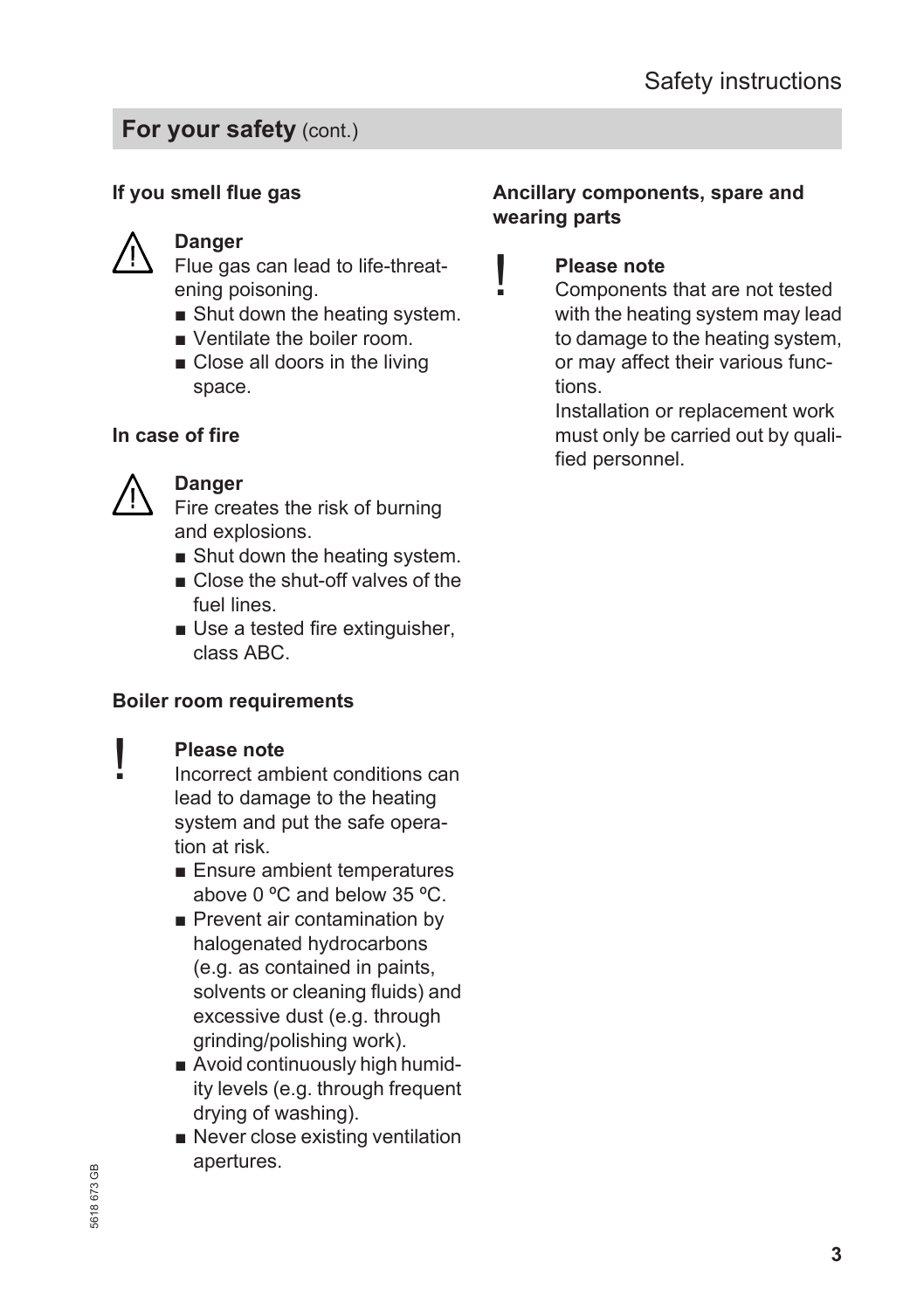## Index

# Index

## **Introductory information**

## Where to find the controls

## Start-up/shutdown

## **Settings**

## **Displays**

|--|--|--|

## What to do if...

## **Servicing**

## **Appendix**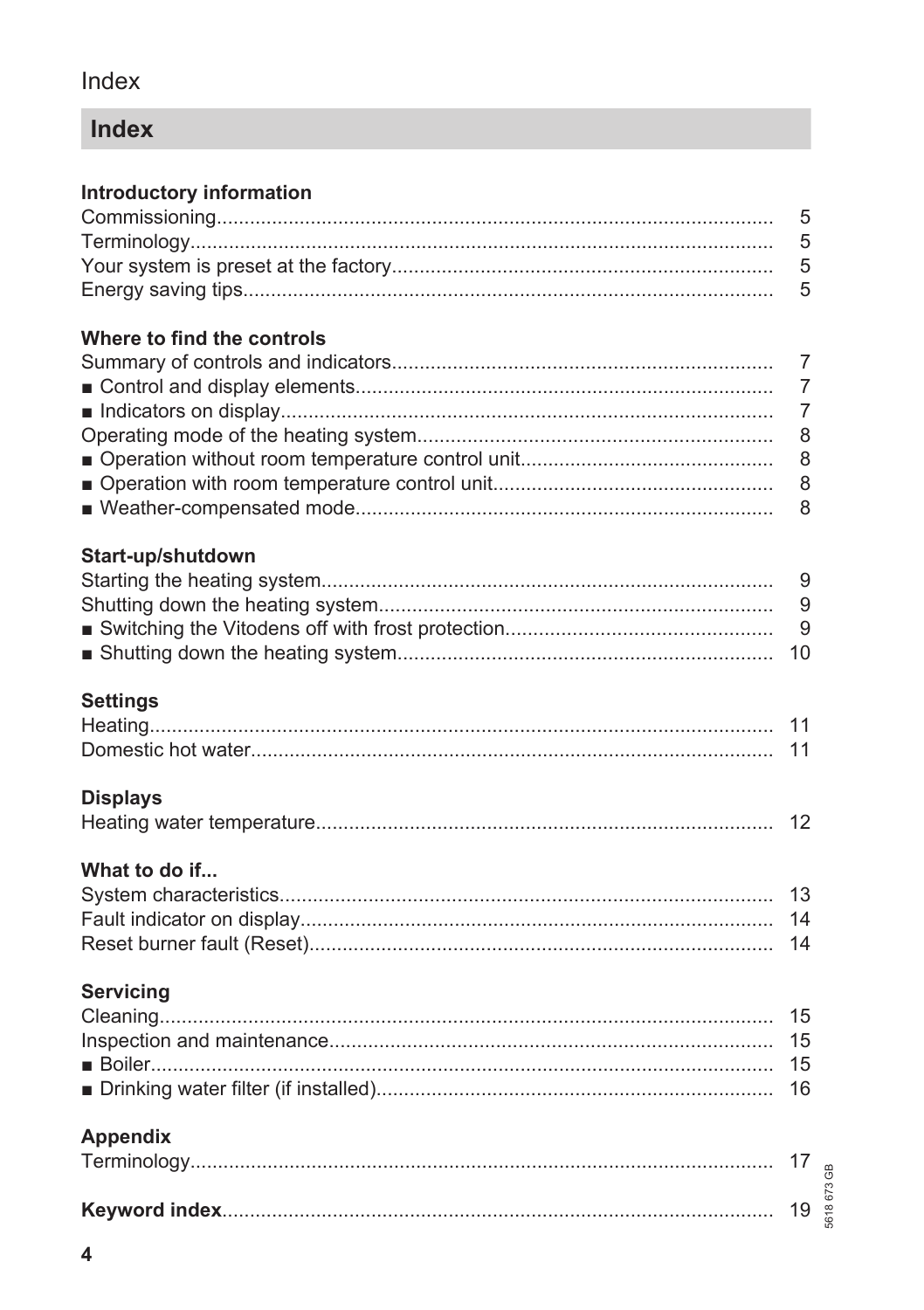# <span id="page-4-0"></span>**Commissioning**

The commissioning and matching up of the control unit to local conditions and the building characteristics must be carried out by your heating contractor.

#### g **Gas council no.**

| <b>Rated heating</b><br>output range<br>kW | Gas council no. |
|--------------------------------------------|-----------------|
| $6.5 - 26$                                 | 47-819-24       |
| $8.8 - 35$                                 | 47-819-25       |

## **Terminology**

To provide you with a better understanding of the functions of your Viessmann control unit some terminology is explained.

The terms are marked as follows.

Further information can be found  $|\mathbf{i}|$ in chapter "Terminology" in the Appendix.

## **Your system is preset at the factory**

The control unit is preset at the factory for standard operation.

Your heating system is therefore ready for operation. You may change the factory setting in accordance with individual requirements.

## **Energy saving tips**

Utilise the setting options for the control unit and remote control (if available).

#### **Central heating**

#### ■ **Room temperature:** Never overheat your rooms. Every degree of room temperature reduction saves up to 6 % of your heating bills. Set your room temperature no higher than 20 ºC.

■ **Operating modes:** 

ьħ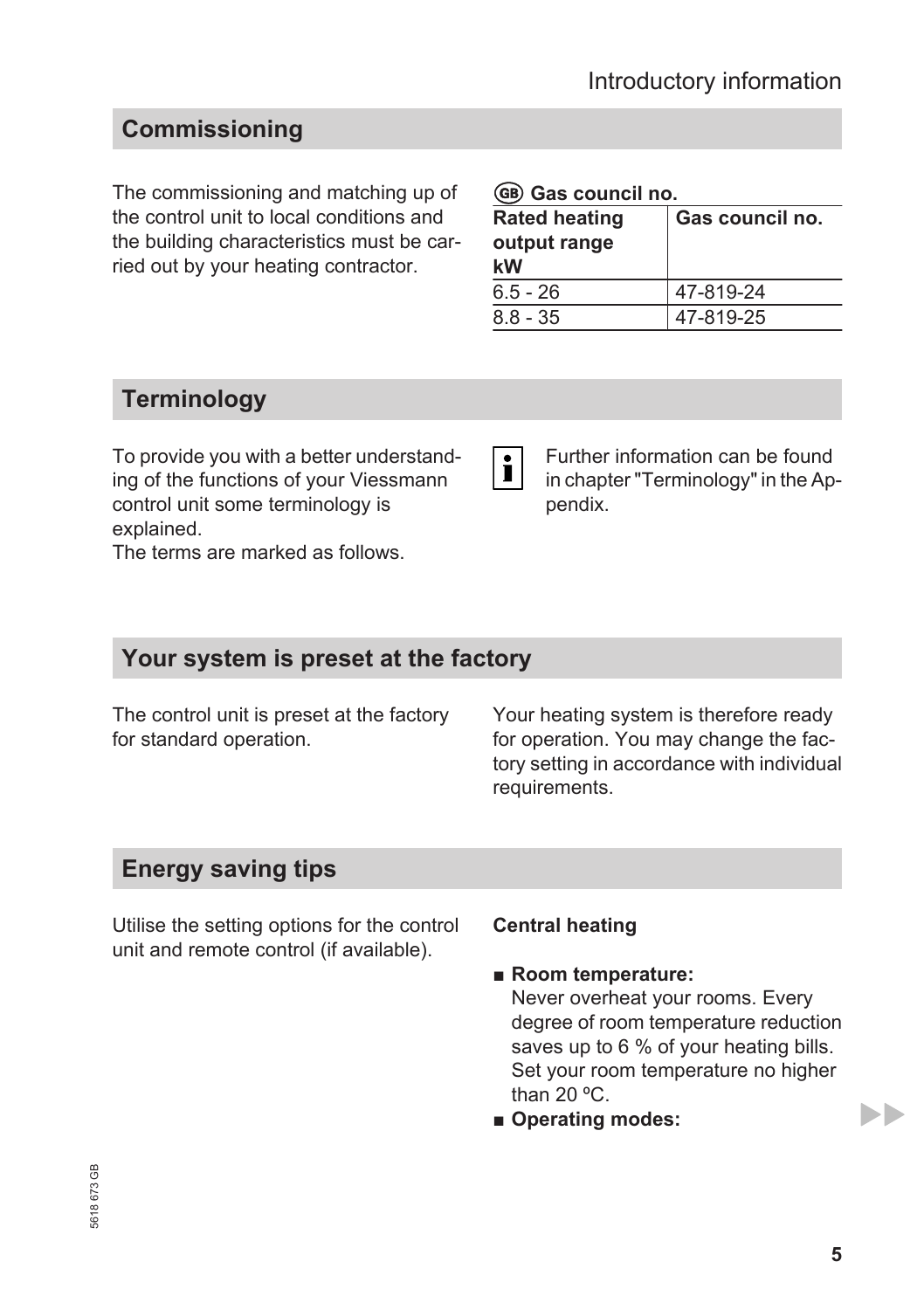## **Energy saving tips (cont.)**

If you do not require central heating, select one of the following operating modes:

- If you do not wish to heat rooms in summer but require domestic hot water, set rotary selector "╏<del>ட</del>" (see page [11](#page-10-0)) and turn rotary selector "tr" to **"0"**.
- If you require neither central heating nor DHW for a prolonged period, set rotary selectors " $\text{Im}$ " and " $\blacktriangleright$ "to "0" (see pages [11](#page-10-0) and [11\)](#page-10-0).

#### ■ **Ventilation:**

To ventilate, open the windows fully for a brief time and meanwhile close the thermostatic valves (if there is no domestic ventilation system installed).

#### ■ **Roller shutters:**

Close roller shutters (where installed) at dusk.

#### ■ **Thermostatic valves:**

Ensure that thermostatic valves are properly set.

#### ■ **Radiators:**

Never cover radiators or thermostatic valves.

### **DHW heating**

- **DHW temperature:** Never set the DHW cylinder temperature excessively high (see page [11\)](#page-10-0).
- **DHW consumption:** Consider showering instead of running a bath. A shower generally uses less energy than a full bath.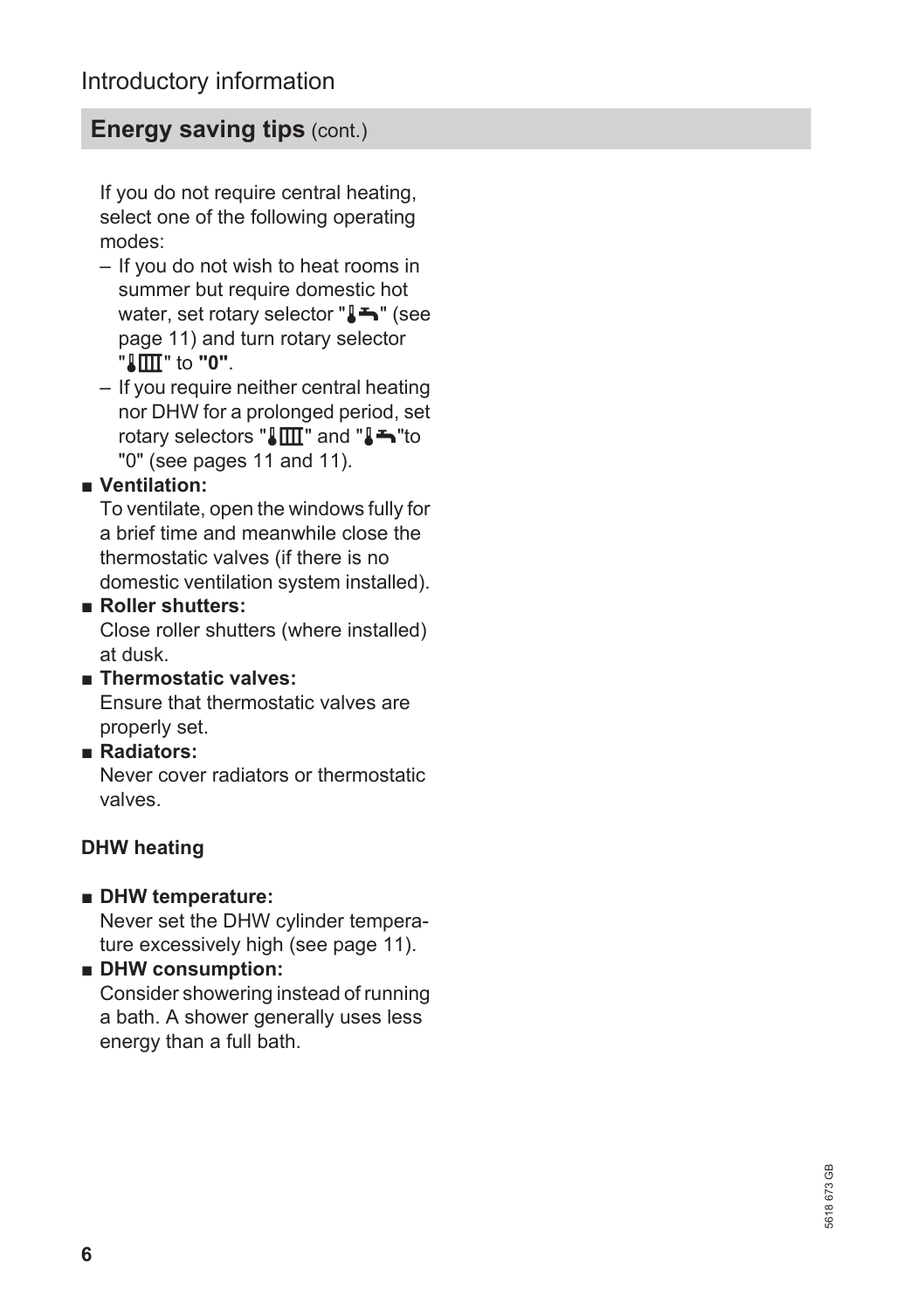## <span id="page-6-0"></span>**Summary of controls and indicators**

## **Control and display elements**



- A Pressure gauge
- **B** Display
- $\overline{C}$   $\blacktriangleright$  Rotary selector "DHW temperature "
- $\overline{CD}$   $\overline{L}$  Rotary selector "heating water temperature" and "reset"
- E ON/OFF switch

## **Indicators on display**



- A Heating mode
- (B) DHW heating
- C Display value or fault code
- $\overline{D}$  Temperature in  $\degree C$
- $\overline{E}$  Service setting active (only for contractors)
- F Current burner output
- G Burner in operation
- Fault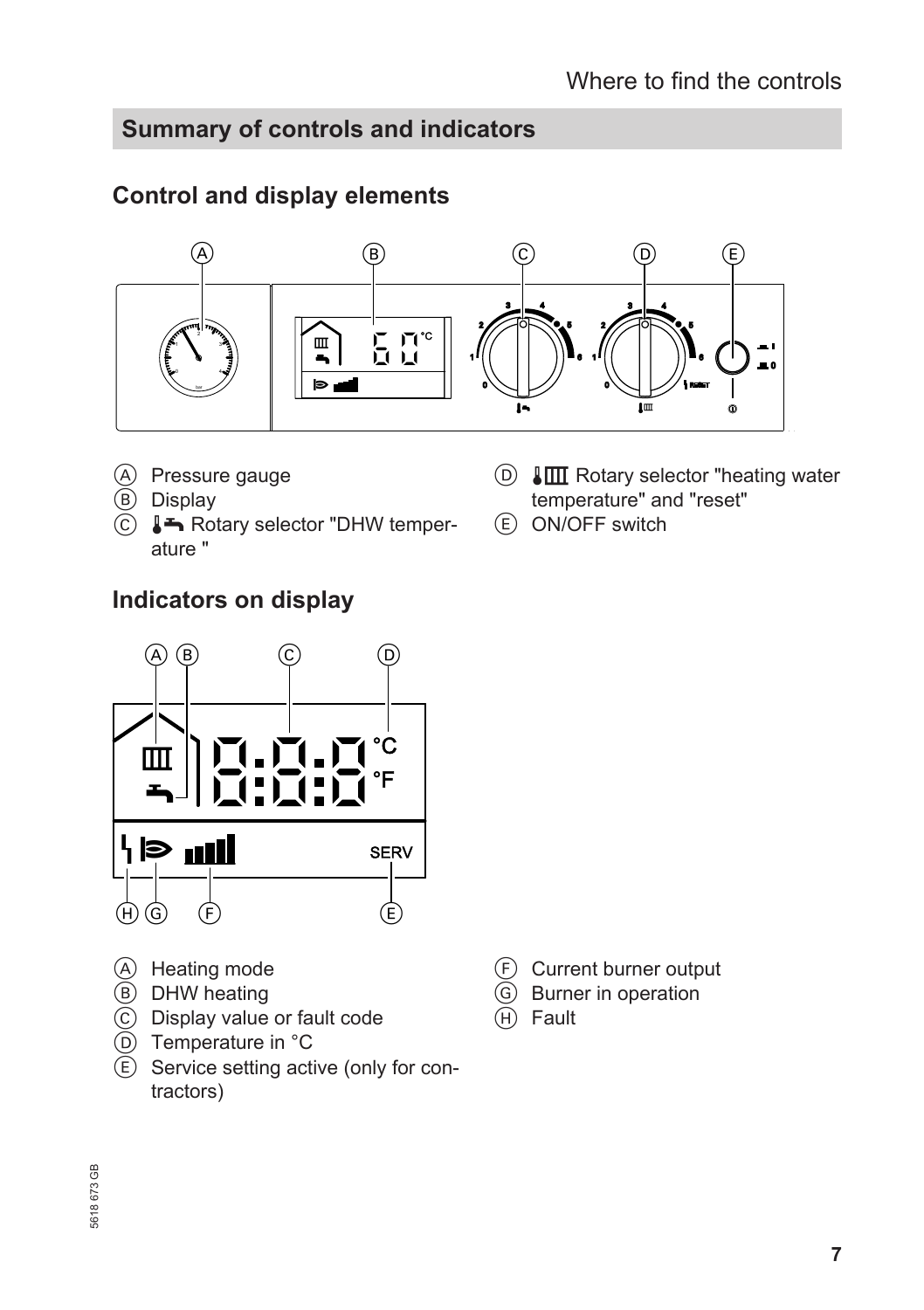# <span id="page-7-0"></span>**Operating mode of the heating system**

## **Operation without room temperature control unit**

 $\mathbf i$ 

Further information can be found in chapter "Terminology" in the Appendix.

The required heating water temperature can be set with the rotary selector  $\mathbb{T}$   $\mathbb{I}$ " (see page [11\)](#page-10-0).

## **Operation with room temperature control unit**

 $\mathbf{i}$ 

Further information can be found in chapter "Terminology" in the Appendix.

Please make any adjustments to the connected room temperature control unit using the relevant operating instructions.

## **Weather-compensated mode**

|--|--|

Further information can be found in chapter "Terminology" in the Appendix.

In weather-compensated mode, the boiler water temperature is regulated subject to the outside temperature. Rotary selector " $\llbracket \text{III} \rrbracket$ " enables you to increase or reduce the room temperature.

#### *Note*

*The heating water temperature must be set sufficiently high using the rotary* selector " $\sqrt{\mathbb{I}T}$ " for the desired room tem*perature to be reached.*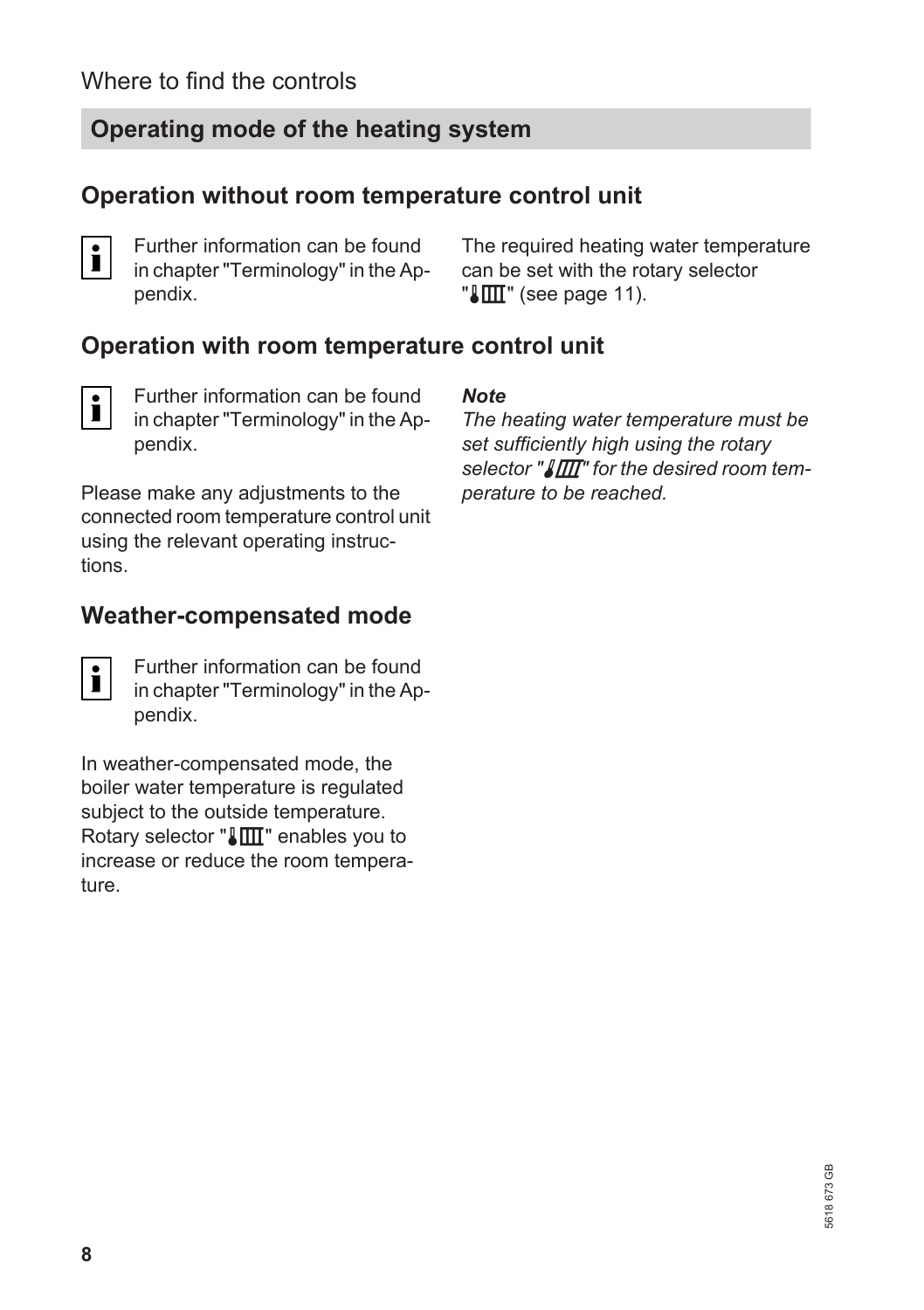# <span id="page-8-0"></span>**Starting the heating system**

We recommend you contact your local heating contractor if you are planning to start up a heating system that has not been used for a long period.





**1.** Check the pressure of your heating system on the pressure gauge. **Minimum system pressure 0.8 bar.**

If the system pressure is too low, please notify your heating contractor.

- **2. With conventional flue operation** (combustion air is taken from the boiler room): There must be fixed permanent ventilation into the boiler room.
- **3.** Open the gas shut-off valve.
- **4.** Switch on the ON/OFF switch. *Your heating system and room temperature control unit (if connected) are now ready for operation.*

## **Shutting down the heating system**

## **Switching the Vitodens off with frost protection**



Further information can be found in chapter "Terminology" in the Appendix.

If you do not wish to use your boiler for several days you can switch the unit off.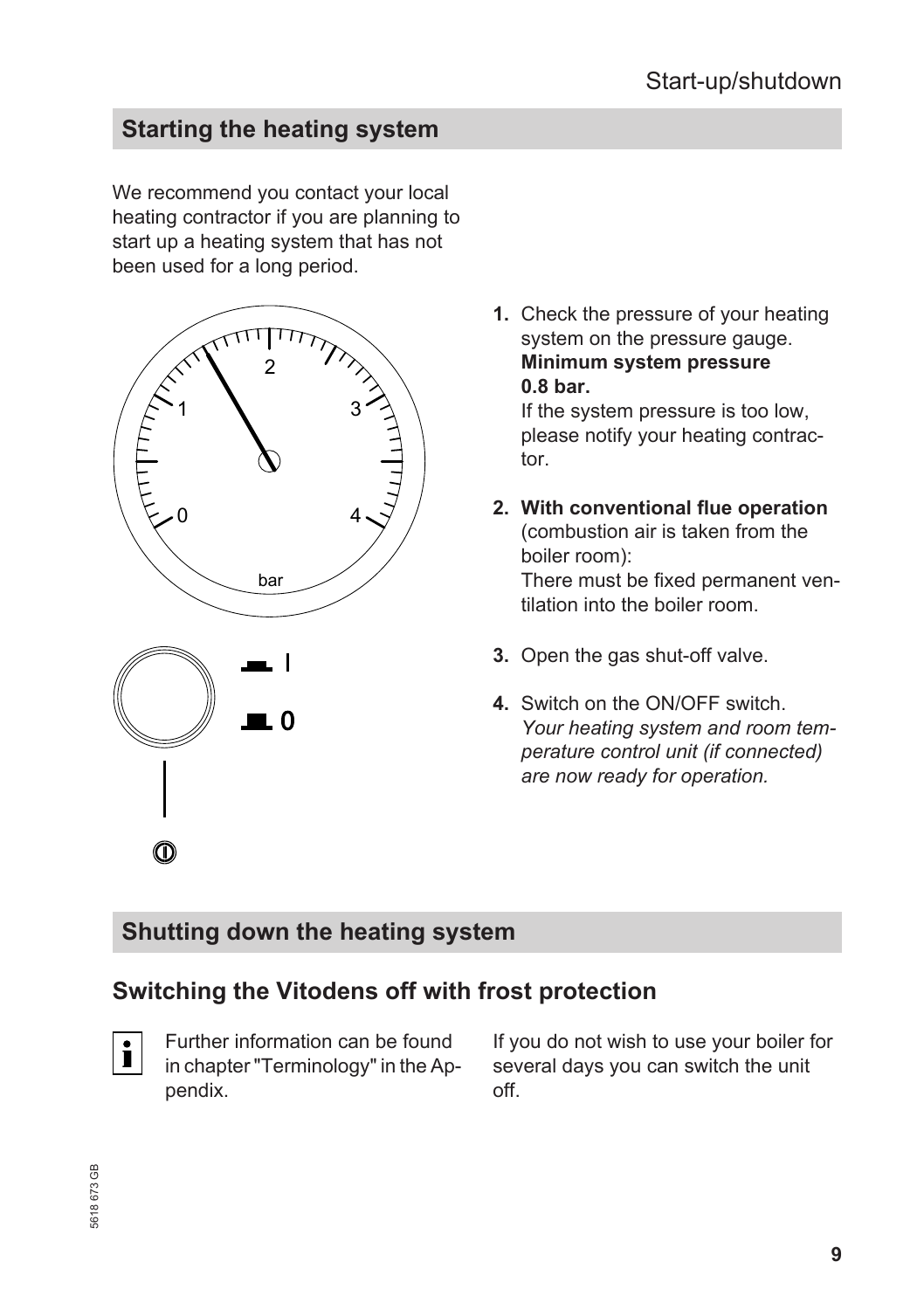## <span id="page-9-0"></span>Start-up/shutdown

## **Shutting down the heating system (cont.)**



Turn both rotary selectors to "0". Frost protection is now active for the boiler.

#### *Note*

*Frost protection for the entire heating system - see operating instructions for the room temperature control unit.*

## **Shutting down the heating system**

Shut down your heating system completely if it will not be needed for a long period of time (several months). We recommend you contact your local heating contractor if you are planning to shut down your heating system for long periods. Your heating contractor can then take any necessary action, subject to requirements, e.g. system frost protection or preserving the heating surfaces.

- **1.** Close the gas shut-off valve and safeguard against unauthorised reopening.
- **2.** Switch off the ON/OFF switch. The power to the system is now switched off. **Note that the system is no longer frost-protected.**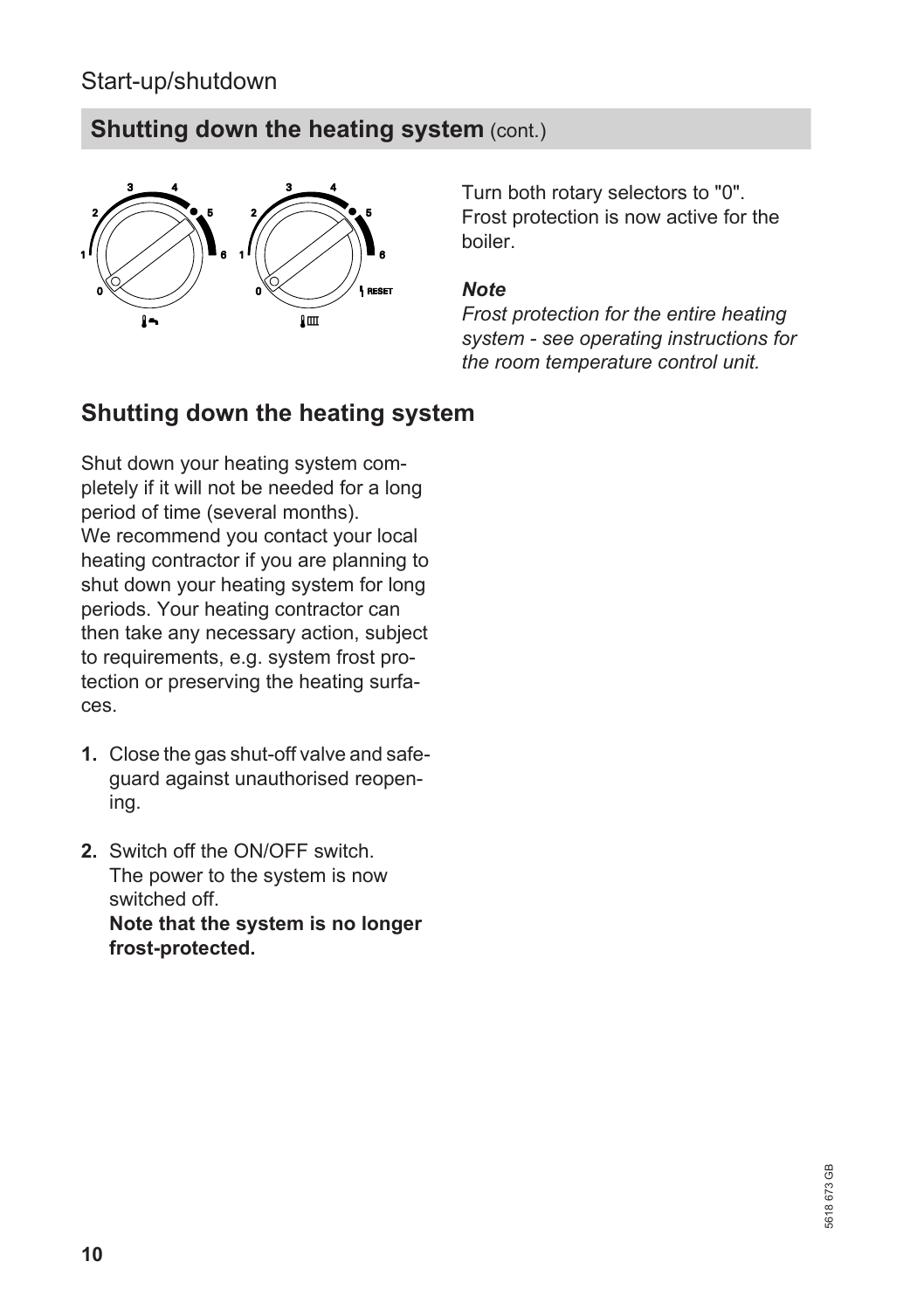## **Settings**

## <span id="page-10-0"></span>**Heating**

 $\mathbf{i}$ 

Further information can be found in chapter "Terminology" in the Appendix.



#### **Switching on:**

Move rotary selector " $\sqrt{\mathbb{III}}$ " to the required heating water temperature.

#### *Note*

*If a room temperature control unit is connected, use this unit to set the desired room temperature (see page [8\)](#page-7-0).*

If central heating is active, the display shows  $"III"$ .

**Switching off:** Turn rotary selector " $\pi$ " to "0".

## **Domestic hot water**

Further information can be found  $\mathbf{i}$ in chapter "Terminology" in the Appendix.



Select the DHW temperature in accordance with your personal requirements (e.g. for showering).

#### **Switching on:**

Move rotary selector " $I \rightarrow$ " to the required DHW temperature.

If DHW heating is active, the display  $shows "$ 

# **Switching off:**

Turn rotary selector " $\blacktriangleright$ " to "0".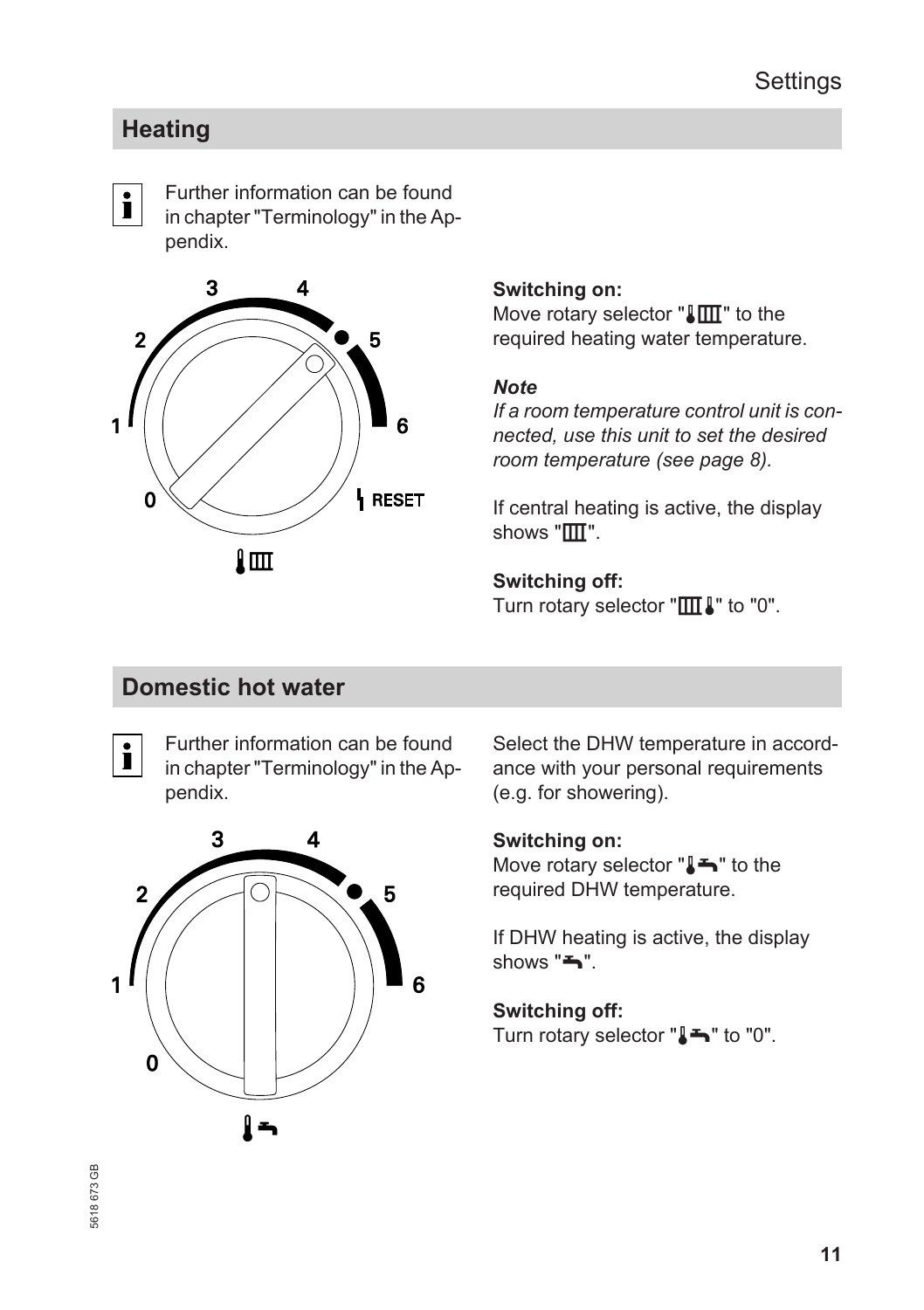## <span id="page-11-0"></span>Displays

# **Heating water temperature**

 $\mathbf{i}$ 

Further information can be found in chapter "Terminology" in the Appendix.



The boiler water temperature appears on the display at all times during operation. The heating water temperature is roughly equal to the boiler water temperature.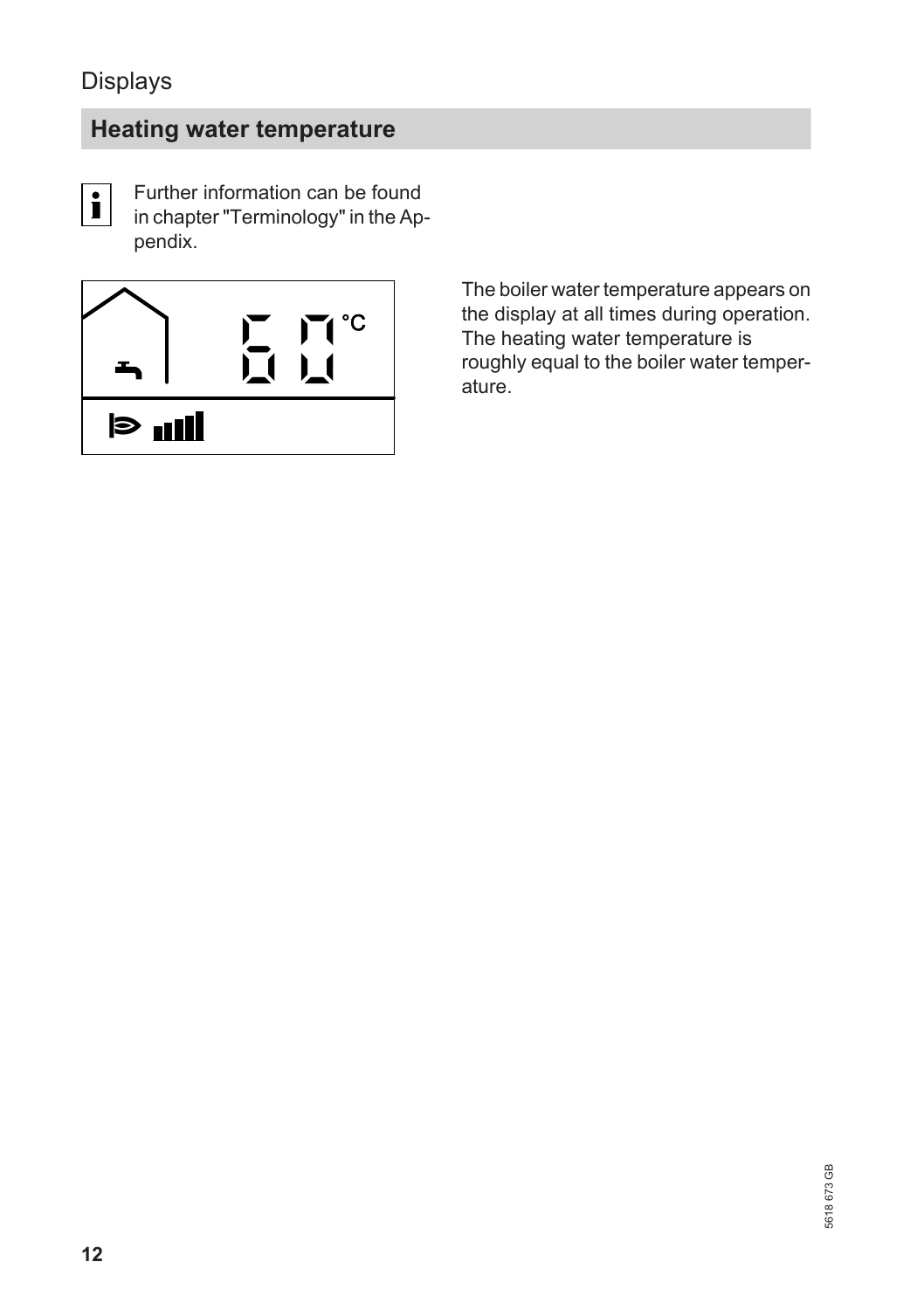# <span id="page-12-0"></span>**System characteristics**

| What to do if                                                                      | Cause                                                                                                                | <b>Remedy</b>                                                                                                                                                                                 |
|------------------------------------------------------------------------------------|----------------------------------------------------------------------------------------------------------------------|-----------------------------------------------------------------------------------------------------------------------------------------------------------------------------------------------|
| the heating system will not                                                        | No mains voltage                                                                                                     | Switch on the ON/OFF switch                                                                                                                                                                   |
| start                                                                              | Rotary selector<br>"III" is on "0"                                                                                   | Setting the desired heating wa-<br>ter temperature (see page 11)                                                                                                                              |
|                                                                                    | Fuse/MCB in the<br>power distribution<br>board (domestic<br>mains fuse) or in<br>control unit has<br>blown/responded | Notify your local heating con-<br>tractor                                                                                                                                                     |
| the burner is not started or<br>starts intermittently                              | No gas available                                                                                                     | Open the gas shut-off valve and<br>if necessary check with your<br>gas supply utility                                                                                                         |
|                                                                                    | Control unit fault                                                                                                   | Check the fault code on the dis-<br>play. Notify your local heating<br>contractor and state the fault<br>code.                                                                                |
| the burner fails to start;<br>fault message "  is dis-<br>played                   | False start                                                                                                          | Reset burner fault (see<br>page $14$ ) – if this attempt to<br>start also fails, notify your heat-<br>ing contractor                                                                          |
|                                                                                    | Water shortage                                                                                                       | Notify your local heating con-<br>tractor.                                                                                                                                                    |
| the burner shuts down<br>even if the rooms have not<br>reached their required tem- | Fault in the ventila-<br>tion air supply or flue<br>system                                                           | Notify your local heating con-<br>tractor                                                                                                                                                     |
| perature                                                                           | Heating water tem-<br>perature or required<br>room temperature is<br>set too low                                     | Raise the heating water temper-<br>ature with rotary selector<br>"III" (see page 11) or raise re-<br>quired room temperature (see<br>room temperature control unit<br>operating instructions) |
|                                                                                    | Air in the heating<br>system                                                                                         | <b>Bleed radiators</b>                                                                                                                                                                        |
| the rooms have not<br>reached the required tem-                                    | DHW priority                                                                                                         | Wait until the DHW cylinder has<br>been heated up                                                                                                                                             |
| perature, even though the<br>burner is operational                                 | Circulation pump<br>faulty                                                                                           | Notify your local heating con-<br>tractor                                                                                                                                                     |
| DHW temperature is too<br>low                                                      | DHW temperature is<br>set too low or rotary<br>selector "↓ The " is on<br>"0"                                        | Set the desired DHW tempera-<br>ture                                                                                                                                                          |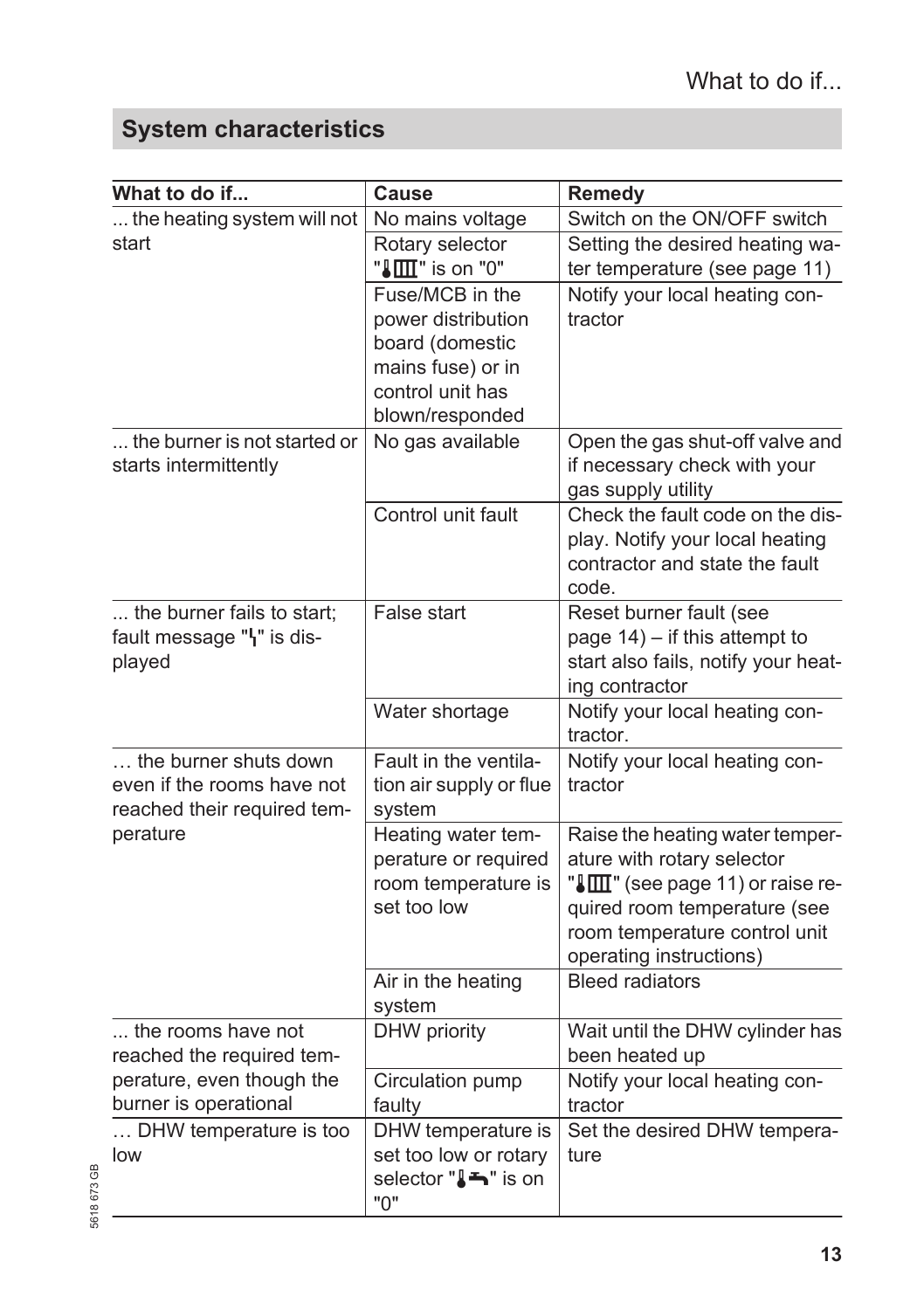# <span id="page-13-0"></span>**Fault indicator on display**

Any fault in the heating system will be shown on the display.

You can check the fault code on the display and then notify your heating contractor accordingly. This allows the heating contractor to better prepare for the service call and may save additional travelling costs.



## **Reset burner fault (Reset)**



- **1.** Turn rotary selector "IIII I" to "I RESET" for less than  $2 s$ , then back into the control range.
- **2.** If the attempt to start fails, contact your heating contractor with the fault code.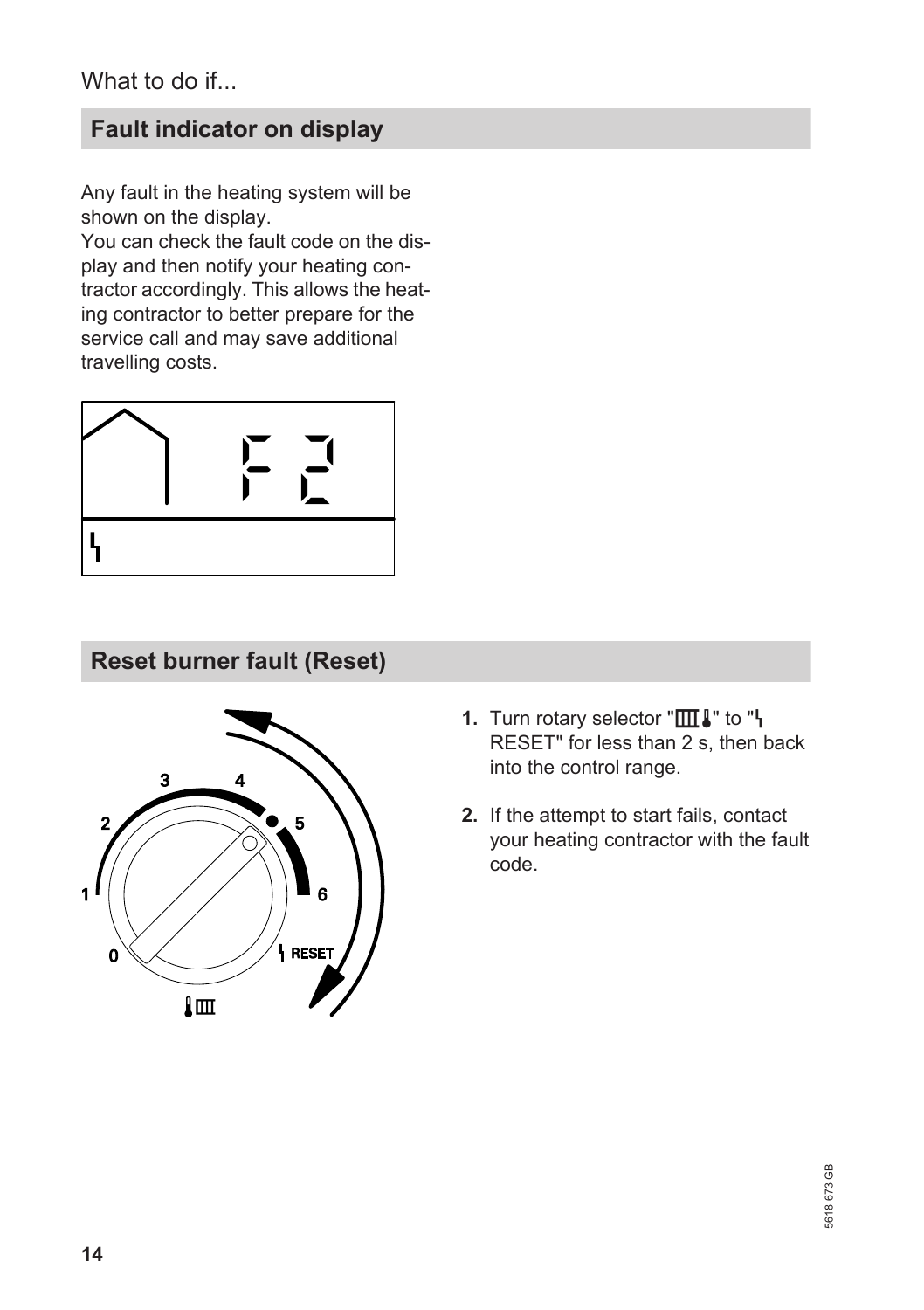# <span id="page-14-0"></span>**Cleaning**

All appliances may be cleaned with a commercially available domestic cleaning agent (non-scouring).

# **Inspection and maintenance**

The inspection and maintenance of a heating system is prescribed by the Energy Savings Ordinance [EnEV - Germany] and the DIN 4755, DIN 1988-8 and EN 806 standards.

Regular maintenance ensures troublefree, energy-efficient and environmentally responsible heating. For this, it is recommended that you take out an inspection and maintenance contract with your local contractor.

## **Boiler**

Increasing boiler contamination raises the flue gas temperature and thereby increases energy losses. All boilers should therefore be cleaned annually.

## **Logbook**

Please ensure that you have a Logbook supplied with your appliance. This Logbook should be completed by your installer to verify that the correct installation and commissioning procedure was followed.

Failure to complete the Logbook may result in difficulties should a problem arise with your appliance during the guarantee period. This Logbook forms part of the industry's Benchmark code of practice for the installation, commissioning and servicing of central heating systems.

All Gas Safe Registered Installers carry a ID card and have a registration number. Both should be recorded in your Logbook. You can check your installer is Gas Safe registered by calling GasSafe register on +44 (0)800 408 5500 or visit the website www.gassaferegister.co.uk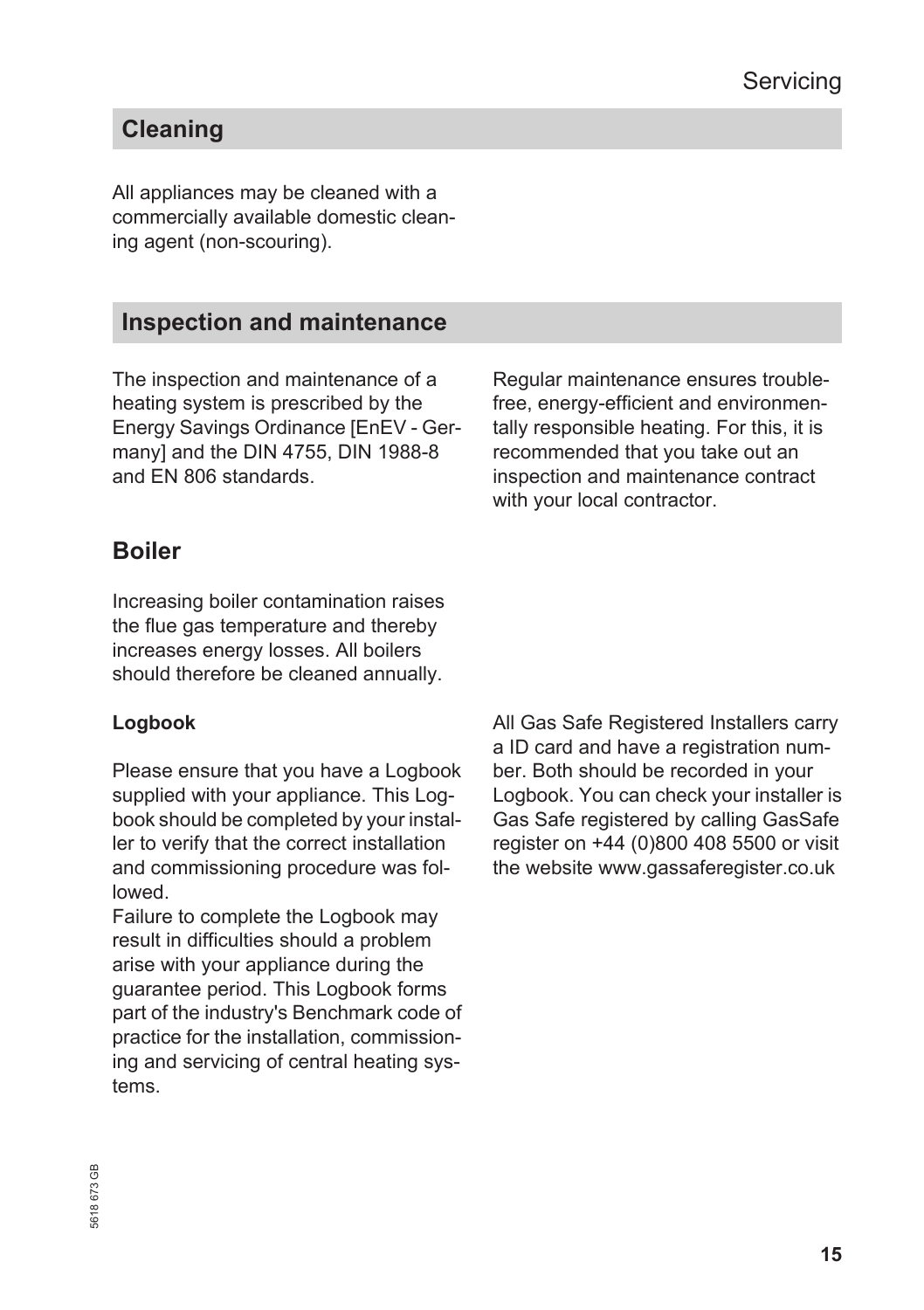## <span id="page-15-0"></span>**Servicing**

# **Inspection and maintenance** (cont.)

# **Drinking water filter (if installed)**

 $|\mathbf{i}|$ 

Further information can be found in chapter "Terminology" in the Appendix.

For hygiene reasons

- replace filter element on non-backwashing filters every six months (visual inspection every two months)
- on backwashing filters, backwash every two months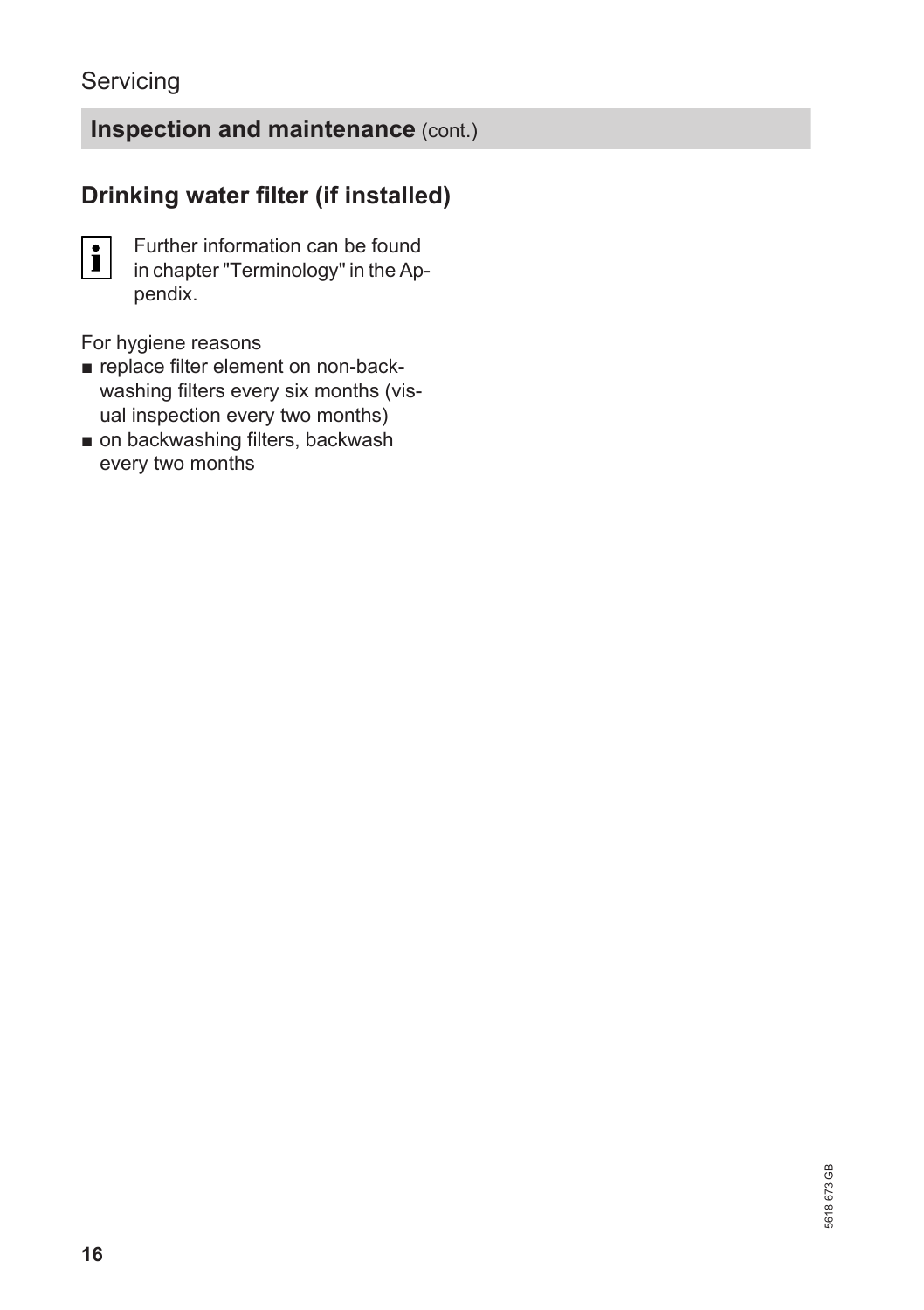# <span id="page-16-0"></span>**Terminology**

#### **Constant temperature mode**

In constant temperature mode, the heating water is constantly (continuously) heated to the selected boiler water temperature.

#### **Operating modes**

You can select the following operating modes:

- When  $\boxed{III}$  and  $\blacktriangle$  are selected: The rooms are heated. DHW is heated (winter mode).
- $\blacksquare$  When  $\blacktriangle$  is selected: DHW is heated but there is no central heating (summer mode).
- $\blacksquare$  When  $\blacksquare$  is selected: The rooms are heated but there is no DHW heating.
- When  $\overline{III}$  and  $\rightarrow$  are set to "0": Frost protection for the boiler and DHW cylinder is active, no central heating, no DHW heating (standby mode).

#### **Heating water temperature**

The temperature of the heating water that flows to the radiators (roughly equal to boiler water temperature).

#### **Boiler water temperature**

The heating water in the boiler (boiler water) is heated to the temperature selected at the control unit. This temperature is described as boiler water temperature.

### **Open flue operation**

The combustion air is drawn from the room where the boiler is installed.

#### **Balanced flue operation**

The combustion air is drawn from outside the building.

#### **Room temperature-dependent operation**

A room temperature control unit captures the room temperature and compares this with the required room temperature you selected. If the room temperature is lower than the required value, the boiler is switched on; if the room temperature is higher than the required value, the boiler is switched off. Please make any adjustments to the connected room temperature control unit using the relevant operating instructions.

#### *Note*

*The heating water temperature must be set sufficiently high using the rotary* selector " $\sqrt{\textit{III}^*}$  for the desired room tem*perature to be reached.*

### **Safety valve**

A safety device that must be installed by your heating contractor in the cold water pipe. The safety valve opens automatically to prevent excess pressure in the DHW cylinder.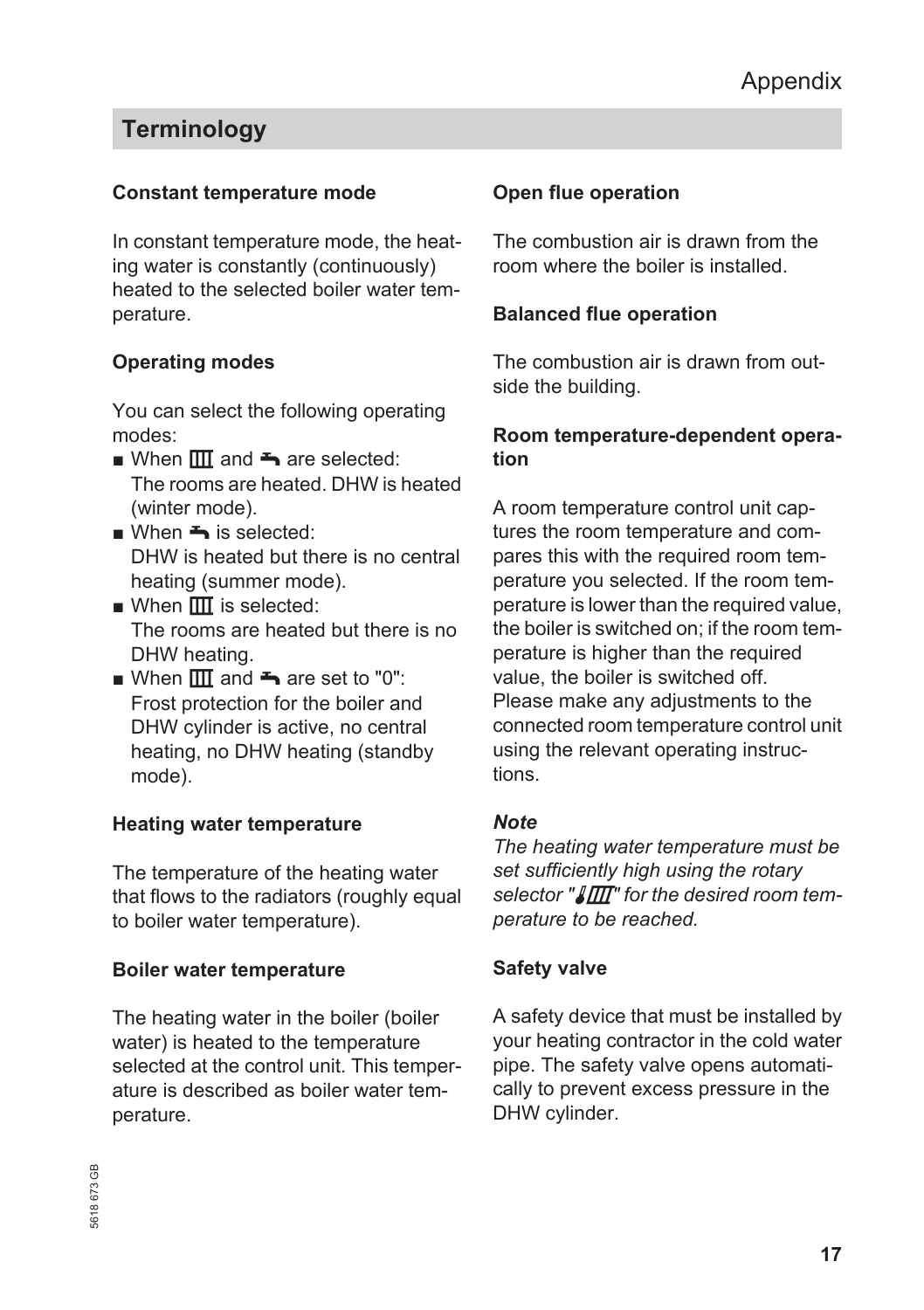## <span id="page-17-0"></span>Appendix

## **Terminology** (cont.)

## **Drinking water filter**

A device that removes solids from the water. The drinking water filter is installed in the cold water pipe upstream of the DHW cylinder or the instantaneous water heater

### **Flow temperature**

The temperature of the heating water that flows to the radiators (in the flow line). Accordingly, the temperature of the heating water that flows from the radiators to the boiler (in the return line) is described as the return temperature.

#### **Weather-compensated mode**

In weather-compensated mode, the flow temperature is controlled according to the outside temperature. This means that no unnecessary heat is generated in order to heat the rooms to the required room temperature you selected. The outside temperature is captured and transmitted to the control unit by a sensor fitted outside the building.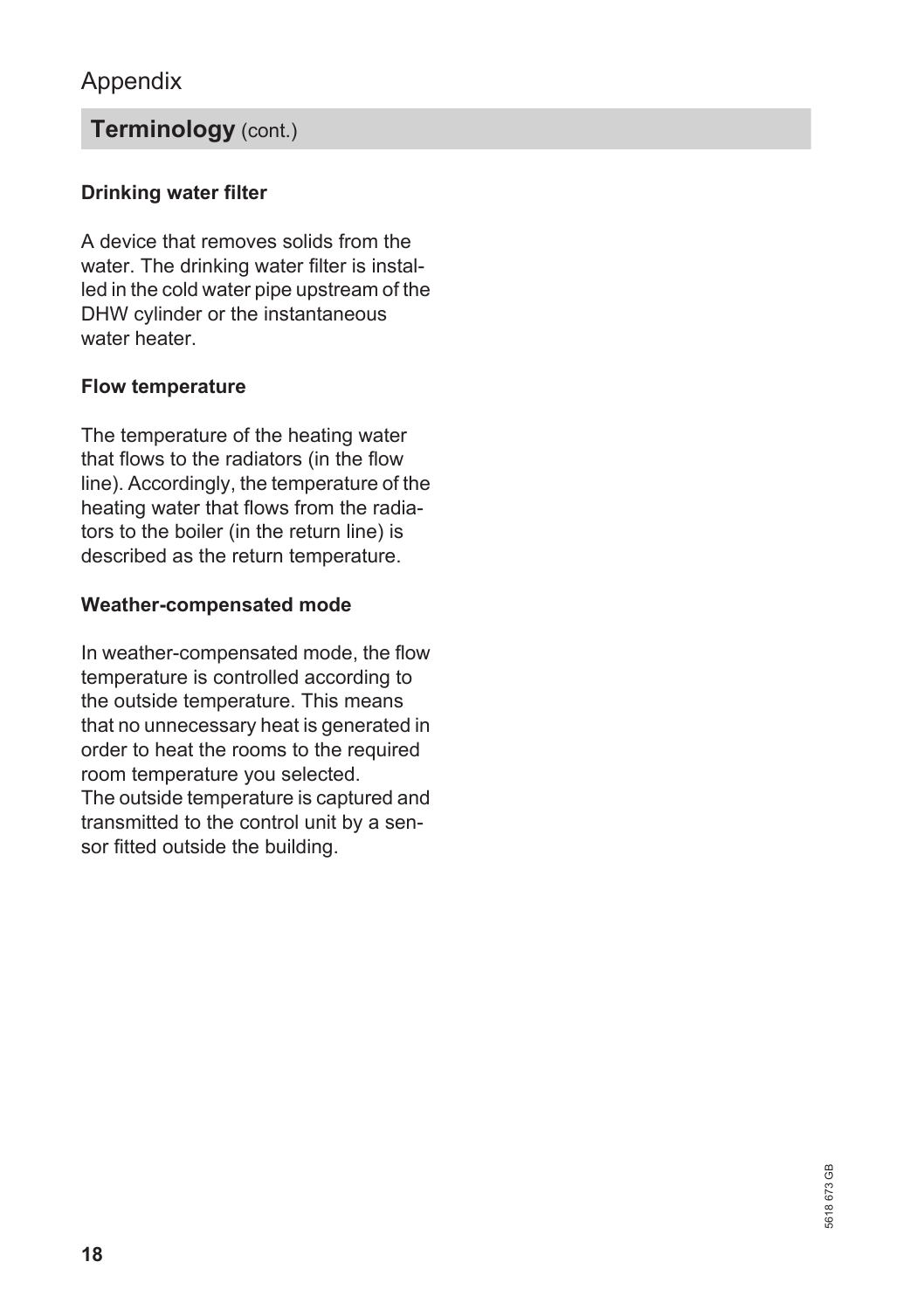# <span id="page-18-0"></span>**Keyword index**

## **C**

| Changing the temperature8, 11 |  |
|-------------------------------|--|
| Cleaning information16        |  |
|                               |  |
|                               |  |

## **D**

# **E**

|--|--|--|

# **F**

## **H**

| Heating water temperature11 |  |
|-----------------------------|--|
|                             |  |

## **I**

|--|

## **M**

| Maintenance contract15 |  |
|------------------------|--|

## **N**

|  |  | Notice of completion5 |  |
|--|--|-----------------------|--|
|--|--|-----------------------|--|

# **R**

## **S**

## **T**

| Temperature display12 |  |
|-----------------------|--|
|                       |  |

## **W**

| Weather-compensated mode8, 18 |  |  |
|-------------------------------|--|--|
|-------------------------------|--|--|